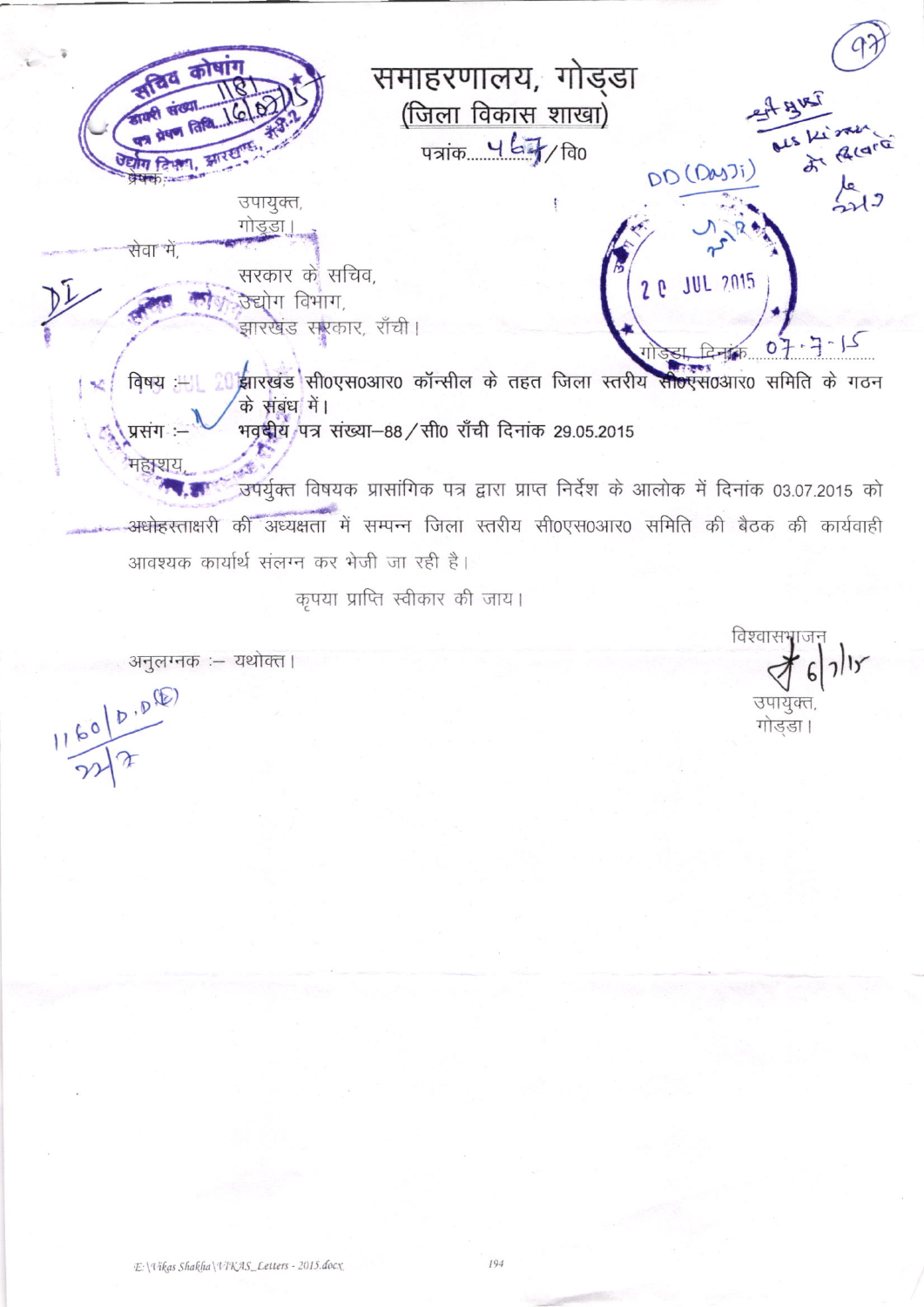## समाहरणालय, गोड्डा।

(जिला विकास शाखा)

दिनांक 03.07.2015 को उपायुक्त, गोड्डा की अध्यक्षता में Jharkhand Corporate Social Responsibility Council के अन्तर्गत जिला स्तरीय CSR Committee की सम्पन्न बैठक की कार्यवाही :-

उपस्थिति :- पंजी में संधारित है। 1.

सर्वप्रथम उपायुक्त-सह-अध्यक्ष द्वारा सदस्यों का स्वागत करते हुए बताया गया कि  $\overline{2}$ . उद्योग विभाग, झारखंड सरकार, रांची की गजट अधियाचना सं0 201 दिनांक 08.04.2015 से Jharkhand Corporate Social Responsibility Council (JCSRC) का गठन किया गया है। उक्त अधिसूचना के आलोक में जिला स्तर पर District Corporate Social Responsibility (CSR) Committee का गठन करने का निदेश प्राप्त है, जिसके आलोक में आज की बैठक आहत की गई है। अध्यक्ष महोदय द्वारा District CSR के उद्देश्यों पर प्रकाश डाला गया। District CSR के Objectives एवं अन्य विस्तृत विवरणी www.godda.nic.in पर उपलब्ध है।

District CSR Committee उपायुक्त, गोड्डा की अध्यक्षता में गठित की जाती है एवं समिति में निम्नांकित सदस्य होंगे :-

| 1.  | Deputy Commissioner (DC)                   | Chairperson       |
|-----|--------------------------------------------|-------------------|
| 2.  | Deputy Development Commissioner (DDC)      | Member            |
| 3.  | Civil Surgeon (CS)                         | Member            |
| 4.  | District Social Welfare Officer (DSWO)     | Member            |
| 5.  | District Superintendent of Education (DSE) | Member            |
| 6.  | Executive Engineer DW&S                    | Member            |
| 7.  | District Planning Officer (DPO)            | Member            |
| 8.  | District Welfare Officer (DWO)             | Member            |
| 9.  | Representative of Chamber of Commerce      | Member            |
| 10. | Representative of 5 major Companies        | Member            |
|     | in the District                            | (Nominated by DC) |
|     |                                            | 1. ECL            |
|     |                                            | 2. Jindal         |
|     |                                            | 3. Adaani         |
|     |                                            | 4. N.T.P.C.       |
|     |                                            | 5. GAIL           |

समिति के समक्ष सरकार से प्राप्त Existing/ Proposed Health Sub-Centre & Primary Health Centre, Industrial Training Institution (ITI), and Schools की सूची विमर्श हेतु रखी गयी। प्रतिनिधियों से अनुरोध किया गया कि इसके आलावे यदि कोई अलग से निर्माण कार्य आवश्यक हो तो Listed Activities में उसका विस्तृत प्रस्ताव प्रेक्षत्रवार Company Representatives उपलब्ध करायेंगे।

gp-04-07-2015.docx